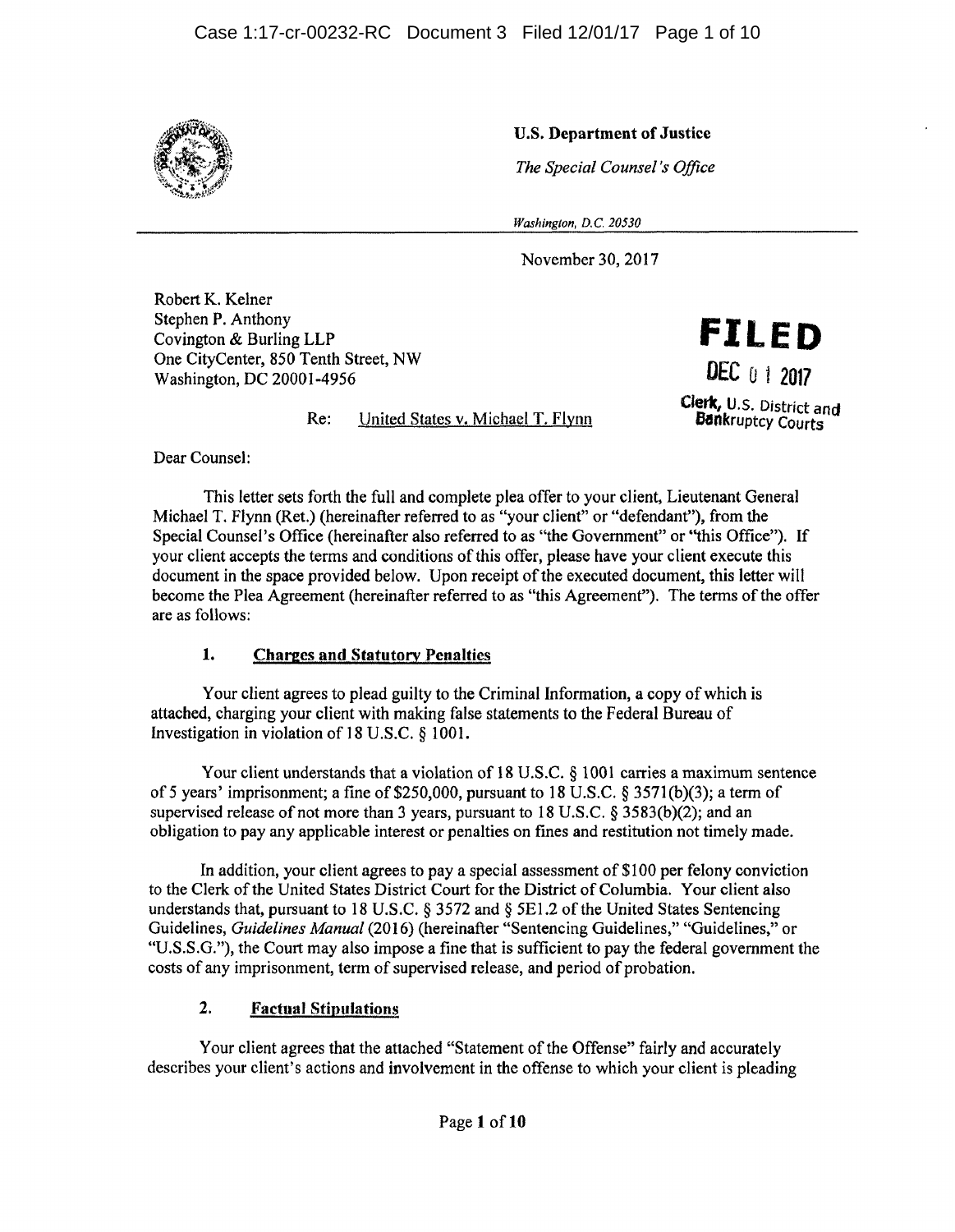guilty. Please have your client sign and return the Statement of the Offense as a written proffer of evidence, along with this Agreement.

### 3. **Additional Charges**

In consideration of your client's guilty plea to the above offense, your client will not be further prosecuted criminally by this Office for the conduct set forth in the attached Statement of the Offense.

### **4. Sentencing Guidelines Analysis**

Your client understands that the sentence in this case will be determined by the Court, pursuant to the factors set forth in 18 U.S.C.  $\S 3553(a)$ , including a consideration of the applicable guidelines and policies set forth in the Sentencing Guidelines. Pursuant to Federal Rule of Criminal Procedure  $11(c)(1)(B)$ , and to assist the Court in determining the appropriate sentence, the parties agree to the following:

### **A. Estimated Offense Level Under the Guidelines**

The parties agree that the following Sentencing Guidelines sections apply:

| U.S.S.G. $\S 2B1.1(a)(2)$ | Base Offense Level: | 6. |
|---------------------------|---------------------|----|
|                           | Total:              | 6. |

### **B. Acceptance of Responsibility**

The Government agrees that a 2-level reduction will be appropriate, pursuant to U.S.S.G. § 3E 1.1, provided that your client clearly demonstrates acceptance of responsibility, to the satisfaction of the Government, through your client's allocution, adherence to every provision of this Agreement, and conduct between entry of the plea and imposition of sentence.

Nothing in this Agreement limits the right of the Government to seek denial of the adjustment for acceptance of responsibility, pursuant to U.S.S.G. § 3El. l, and/or imposition of an adjustment for obstruction of justice, pursuant to U.S.S.G. § 3C 1.1, regardless of any agreement set forth above, should your client move to withdraw your client's guilty plea after it is entered, or should it be determined by the Government that your client has either (a) engaged in conduct, unknown to the Government at the time of the signing of this Agreement, that constitutes obstruction of justice, or (b) engaged in additional criminal conduct after signing this Agreement.

In accordance with the above, the applicable Guidelines Offense Level will be at least **4.**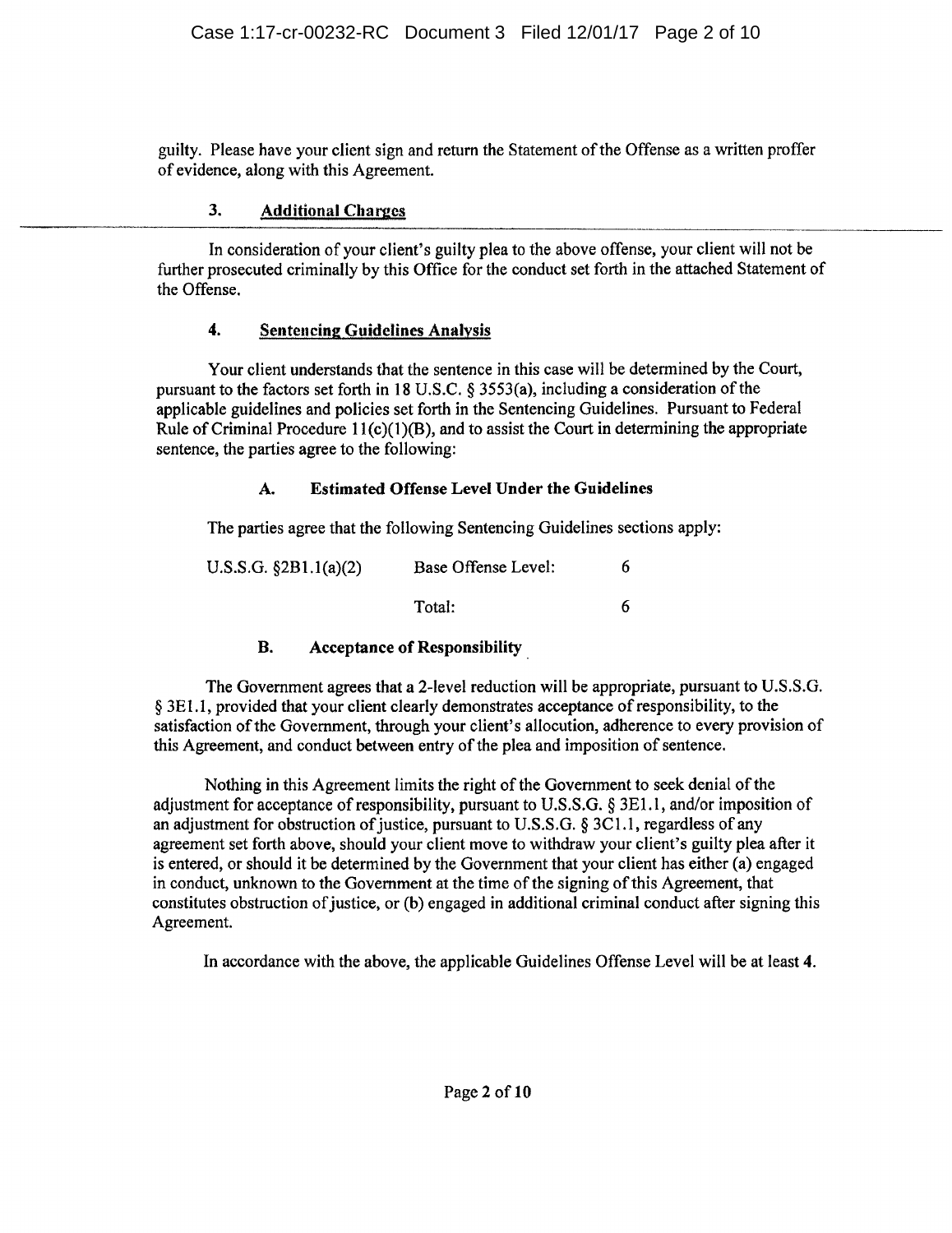# **C. Estimated Criminal History Category**

Based upon the information now available to this Office, your client has no criminal convictions.

Accordingly, your client is estimated to have zero criminal history points and your client's Criminal History Category is estimated to be I. Your client acknowledges that if additional convictions are discovered during the pre-sentence investigation by the United States Probation Office, your client's criminal history points may increase.

### **D. Estimated Applicable Guidelines Range**

Based upon the agreed total offense level and the estimated criminal history category set forth above, your client's estimated Sentencing Guidelines range is zero months to six months' imprisonment (the "Estimated Guidelines Range"). In addition, the parties agree that, pursuant to U.S.S.G. § SEI .2, should the Court impose a fine, at Guidelines level 4, the estimated applicable fine range is \$500 to \$9,500. Your client reserves the right to ask the Court not to impose any applicable fine.

The parties agree that, solely for the purposes of calculating the applicable range under the Sentencing Guidelines, neither a downward nor upward departure from the Estimated Guidelines Range set forth above is warranted, subject to the paragraphs regarding cooperation below. Accordingly, neither party will seek any departure or adjustment to the Estimated Guidelines Range, nor will either party suggest that the Court consider such a departure or adjustment, except as provided in the preceding sentence. Moreover, your client understands and acknowledges that the Estimated Guidelines Range agreed to by the parties is not binding on the Probation Office or the Court. Should the Court determine that a different guidelines range is applicable, your client will not be permitted to withdraw his guilty plea on that basis, and the Government and your client will still be bound by this Agreement.

Your client understands and acknowledges that the terms of this section apply only to conduct that occurred before the execution of this Agreement. Should your client commit any conduct after the execution of this Agreement that would form the basis for an increase in your client's base offense level or justify an upward departure (examples of which include, but are not limited to, obstruction of justice, failure to appear for a court proceeding, criminal conduct while pending sentencing, and false statements to law enforcement agents, the probation officer, or the Court), the Government is free under this Agreement to seek an increase in the base offense level based on that post-agreement conduct.

# 5. **Agreement as to Sentencing Allocution**

Based upon the information known to the Government at the time of the signing of this Agreement, the parties further agree that a sentence within the Estimated Guidelines Range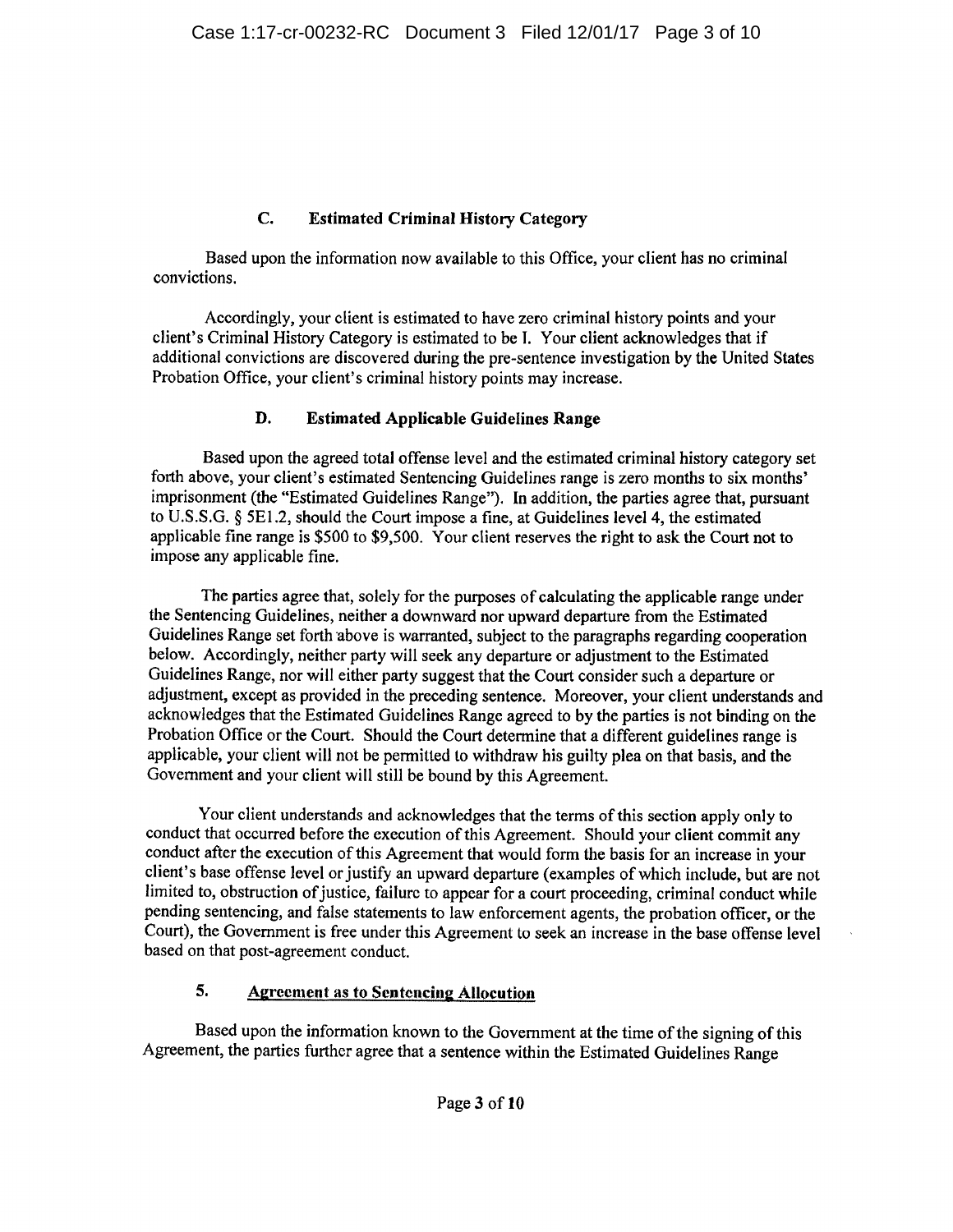would constitute a reasonable sentence in light of all of the factors set forth in 18 U.S.C. § 3553(a), should such a sentence be subject to appellate review notwithstanding the appeal waiver provided below.

#### **6. Reservation of Allocution**

The Government and your client reserve the right to describe fully, both orally and in writing, to the sentencing judge, the nature and seriousness of your client's misconduct, including any misconduct not described in the charges to which your client is pleading guilty.

The parties also reserve the right to inform the presentence report writer and the Court of any relevant facts, to dispute any factual inaccuracies in the presentence report, and to contest any matters not provided for in this Agreement. In the event that the Court considers any Sentencing Guidelines adjustments, departures, or calculations different from any agreements contained in this Agreement, or contemplates a sentence outside the Guidelines range based upon the general sentencing factors listed in 18 U.S.C. § 3553(a), the parties reserve the right to answer any related inquiries from the Court. In addition, if in this Agreement the parties have agreed to recommend or refrain from recommending to the Court a particular resolution of any sentencing issue, the parties reserve the right to full allocution in any post-sentence litigation. The parties retain the full right of allocution in connection with any post-sentence motion which may be filed in this matter and/or any proceeding(s) before the Bureau of Prisons. In addition, your client acknowledges that the Government is not obligated and currently does not intend to file any post-sentence downward departure motion in this case pursuant to Rule 35(b) of the Federal Rules of Criminal Procedure.

### 7. Court Not Bound bv this Agreement or the Sentencing Guidelines

Your client understands that the sentence in this case will be imposed in accordance with 18 U.S.C. § 3553(a), upon consideration of the Sentencing Guidelines. Your client further understands that the sentence to be imposed is a matter solely within the discretion of the Court. Your client acknowledges that the Court is not obligated to follow any recommendation of the Government at the time of sentencing or to grant a downward departure based on your client's substantial assistance to the Government, even if the Government files a motion pursuant to Section *5K* 1.1 of the Sentencing Guidelines. Your client understands that neither the Government's recommendation nor the Sentencing Guidelines are binding on the Court.

Your client acknowledges that your client's entry of a guilty plea to the charged offense authorizes the Court to impose any sentence, up to and including the statutory maximum sentence, which may be greater than the applicable Guidelines range. The Government cannot, and does not, make any promise or representation as to what sentence your client will receive. Moreover, it is understood that your client will have no right to withdraw your client's plea of guilty should the Court impose a sentence that is outside the Guidelines range or if the Court does not follow the Government's sentencing recommendation. The Government and your client will be bound by this Agreement, regardless of the sentence imposed by the Court. Any effort by your client to withdraw the guilty plea because of the length of the sentence shall constitute a breach of this Agreement.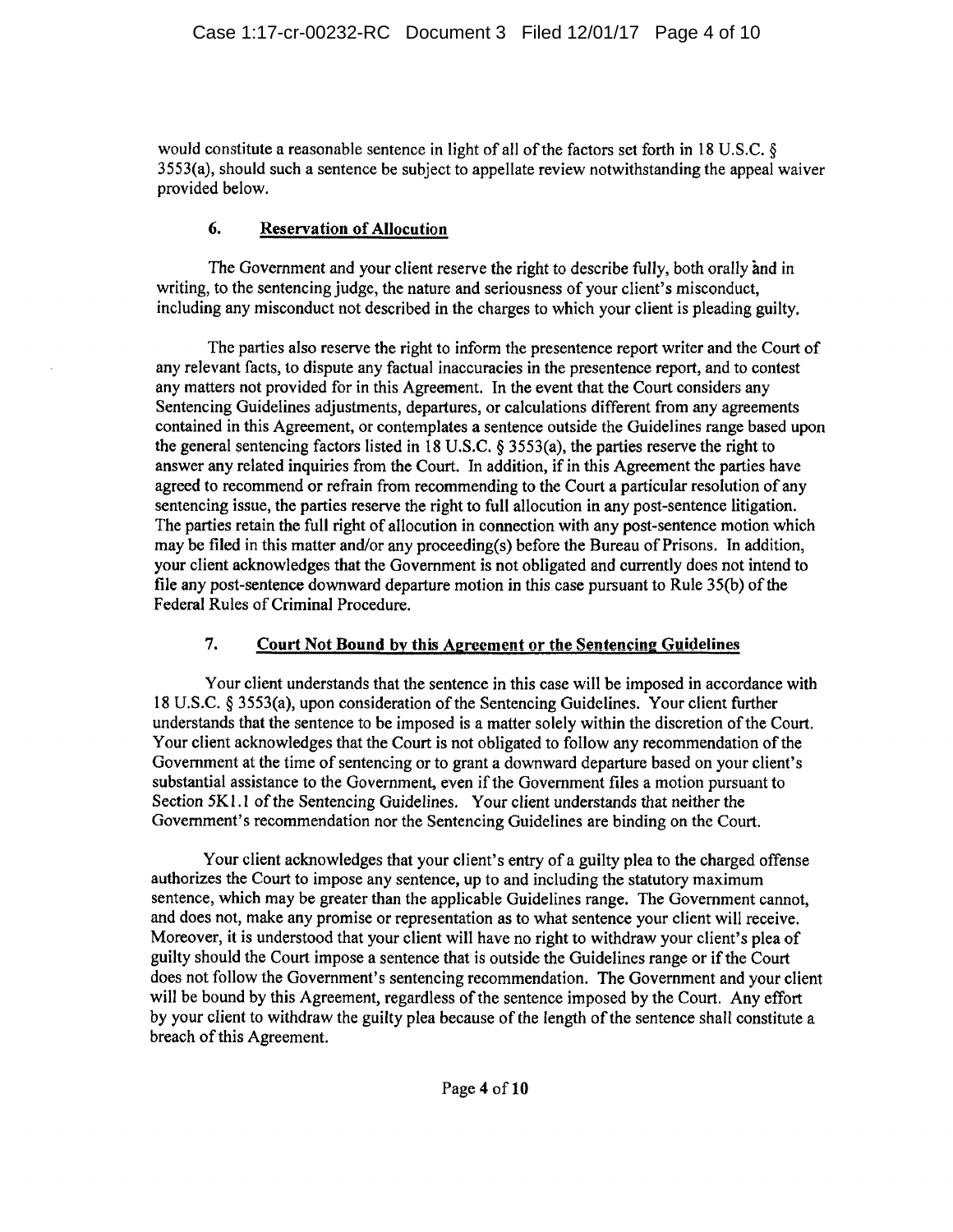# **8. Cooperation**

Your client agrees to cooperate with this Office on the following terms and conditions:

(a) Your client shall cooperate fully, truthfully, completely, and forthrightly with this Office and other Federal, state, and local law enforcement authorities identified by this Office in any and all matters as to which this Office deems the cooperation relevant. Your client acknowledges that your client's cooperation may include, but will not necessarily be limited to: answering questions; providing sworn written statements; taking government-administered polygraph examination(s); and participating in covert law enforcement activities. Any refusal by your client to cooperate fully, truthfully, completely, and forthrightly as directed by this Office and other Federal, state, and local law enforcement authorities identified by this Office in any and all matters in which this Office deems your client's assistance relevant will constitute a breach of this Agreement by your client, and will relieve this Office of its obligations under this Agreement, including, but not limited to, its obligation to inform this Court of any assistance your client has provided. Your client agrees, however, that such breach by your client will not constitute a basis for withdrawal of your client's plea of guilty or otherwise relieve your client of your client's obligations under this Agreement.

(b) Your client shall promptly turn over to this Office, or other law enforcement authorities, or direct such law enforcement authorities to, any and all evidence of crimes about which your client is aware; all contraband and proceeds of such crimes; and all assets traceable to the proceeds of such crimes. Your client agrees to the forfeiture of all assets which are proceeds of crimes or traceable to such proceeds of crimes.

( c) Your client shall submit a full and complete accounting of all your client's financial assets, whether such assets are in your client's name or in the name of a third party.

( d) Your client acknowledges and understands that, during the course of the cooperation outlined in this Agreement, your client will be interviewed by law enforcement agents and/or Government attorneys. Your client waives any right to have counsel present during these interviews and agrees to meet with law enforcement agents and Government attorneys outside of the presence of counsel. If, at some future point, you or your client desire to have counsel present during interviews by law enforcement agents and/or Government attorneys, and you communicate this decision in writing to this Office, this Office will honor this request, and this change will have no effect on any other terms and conditions of this Agreement.

( e) Your client shall testify fully, completely and truthfully before any and all Grand Juries in the District of Columbia and elsewhere, and at any and all trials of cases or other court proceedings in the District of Columbia and elsewhere, at which your client's testimony may be deemed relevant by the Government.

(f) Your client understands and acknowledges that nothing in this Agreement allows your client to commit any criminal violation of local, state or federal law during the period of your client's cooperation with law enforcement authorities or at any time prior to the sentencing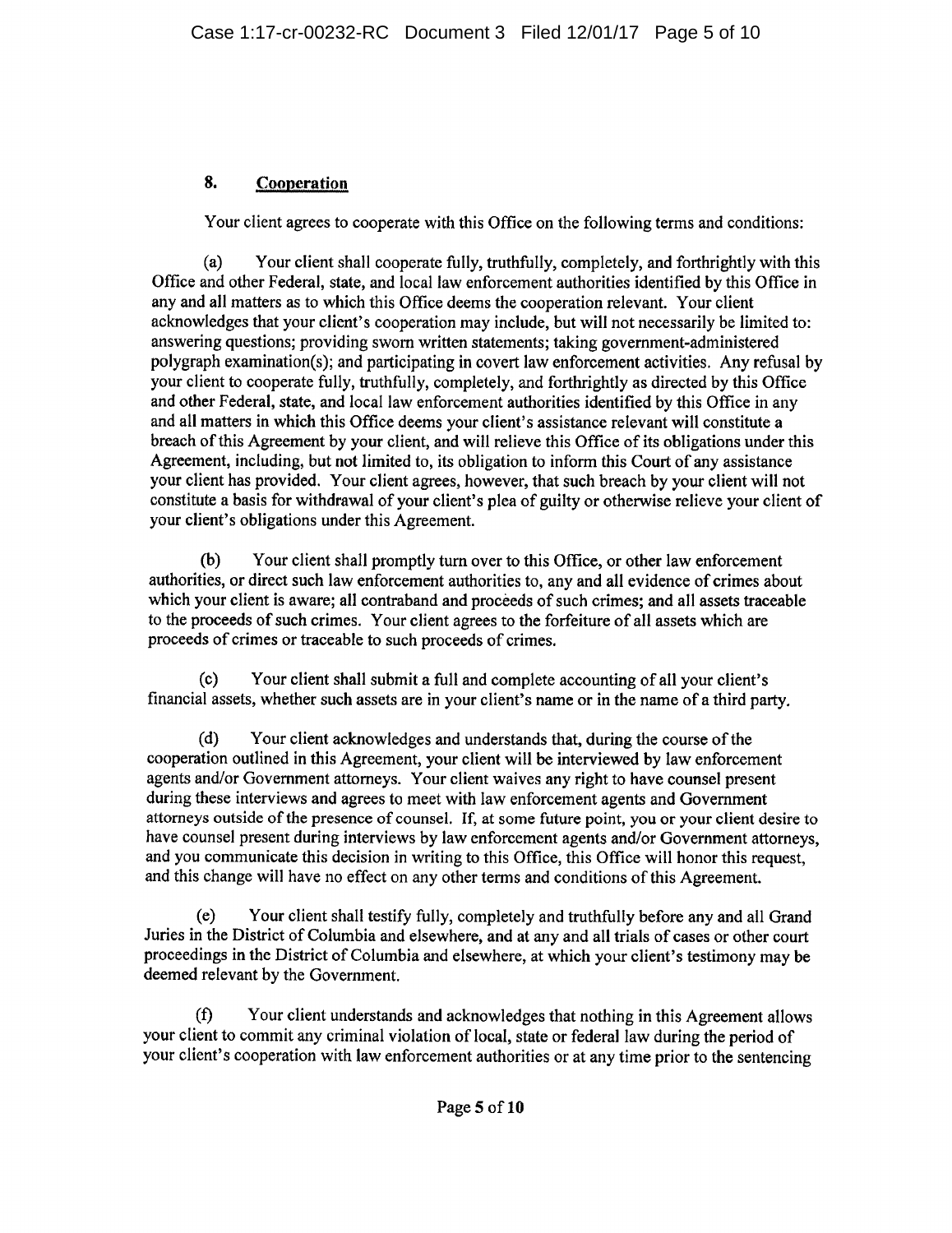in this case. The commission of a criminal offense during the period of your client's cooperation or at any time prior to sentencing will constitute a breach of this Agreement and will relieve the Government of all of its obligations under this Agreement, including, but not limited to, its obligation to inform this Court of any assistance your client has provided. However, your client acknowledges and agrees that such a breach of this Agreement will not entitle your client to withdraw your client's plea of guilty or relieve your client of the obligations under this Agreement.

(g) Your client agrees that the sentencing in this case may be delayed until your client's efforts to cooperate have been completed, as determined by the Government, so that the Court will have the benefit of all relevant information before a sentence is imposed.

- **9. Waivers** 
	- **A. Venue**

Your client waives any challenge to venue in the District of Columbia.

#### **B. Statute of Limitations**

Your client agrees that, should the conviction following your client's plea of guilty pursuant to this Agreement be vacated for any reason, any prosecution, based on the conduct set forth in the attached Statement of the Offense, that is not time-barred by the applicable statute of limitations on the date of the signing of this Agreement (including any counts that the Government has agreed not to prosecute or to dismiss at sentencing pursuant to this Agreement) may be commenced or reinstated against your client, notwithstanding the expiration of the statute of limitations between the signing of this Agreement and the commencement or reinstatement of such prosecution. It is the intent of this Agreement to waive all defenses based on the statute of limitations with respect to any prosecution of conduct set forth in the attached Statement of the Offense that is not time-barred on the date that this Agreement is signed.

### **C. Trial Rights**

Your client understands that by pleading guilty in this case your client agrees to waive certain rights afforded by the Constitution of the United States and/or by statute or rule. Your client agrees to forgo the right to any further discovery or disclosures of information not already provided at the time of the entry of your client's guilty plea. Your client also agrees to waive, among other rights, the right to be indicted by a Grand Jury, the right to plead not guilty, and the right to a jury trial. If there were a jury trial, your client would have the right to be represented by counsel, to confront and cross-examine witnesses against your client, to challenge the admissibility of evidence offered against your client, to compel witnesses to appear for the purpose of testifying and presenting other evidence on your client's behalf, and to choose whether to testify. If there were a jury trial and your client chose not to testify at that trial, your client would have the right to have the jury instructed that your client's failure to testify could not be held against your client. Your client would further have the right to have the jury instructed that your client is presumed innocent until proven guilty, and that the burden would be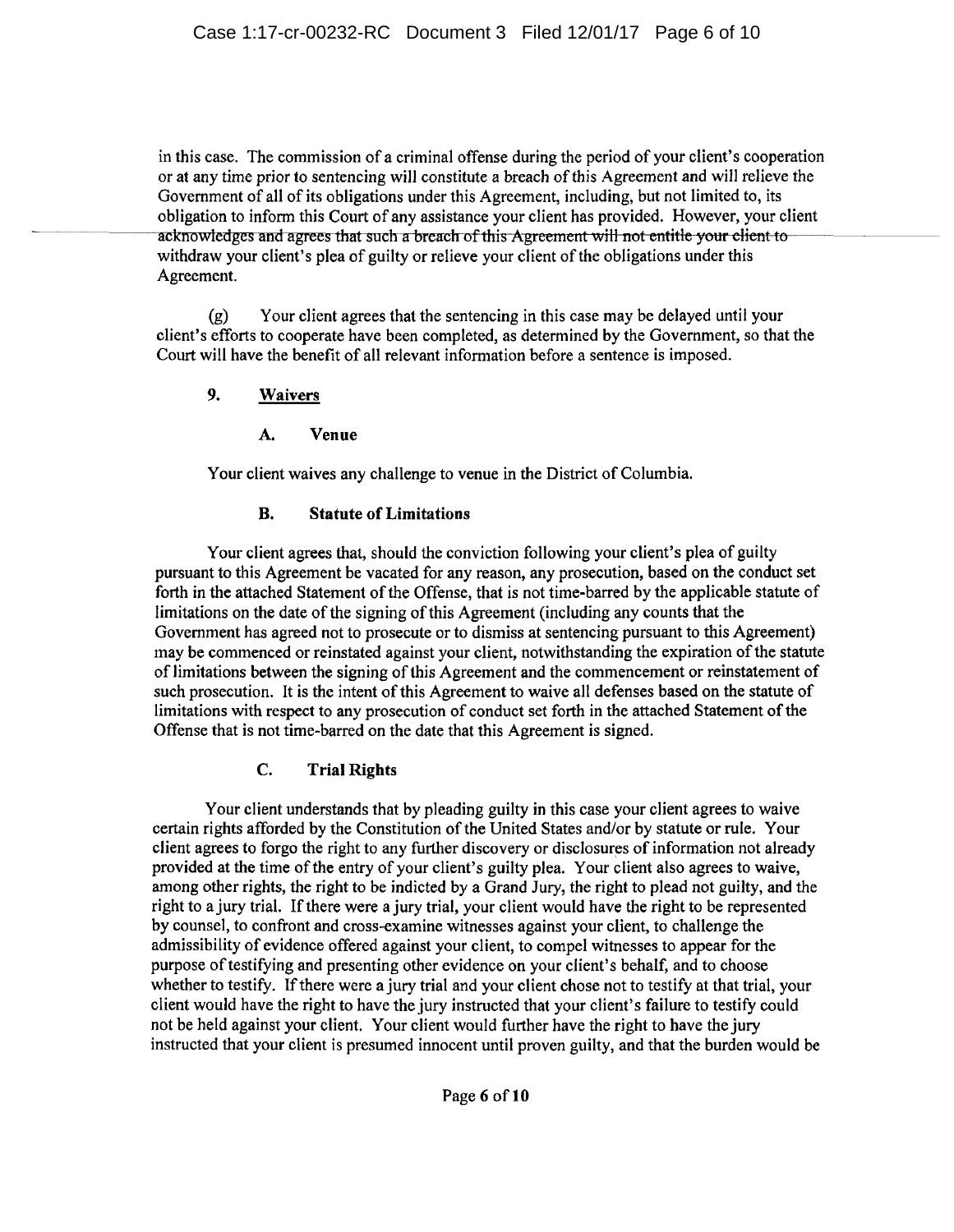on the United States to prove your client's guilt beyond a reasonable doubt. If your client were found guilty after a trial, your client would have the right to appeal your client's conviction. Your client understands that the Fifth Amendment to the Constitution of the United States protects your client from the use of compelled self-incriminating statements in a criminal prosecution. Hy entering a plea of guilty, your client knowingly and voluntarily waives or gives up your client's right against compelled self-incrimination.

Your client acknowledges discussing with you Rule l l(f) of the Federal Rules of Criminal Procedure and Rule 410 of the Federal Rules of Evidence, which ordinarily limit the admissibility of statements made by a defendant in the course of plea discussions or plea proceedings if a guilty plea is later withdrawn. Your client knowingly and voluntarily waives the rights that arise under these rules in the event your client withdraws your client's guilty plea or withdraws from this Agreement after signing it.

Your client also agrees to waive all constitutional and statutory rights to a speedy sentence and agrees that the plea of guilty pursuant to this Agreement will be entered at a time decided upon by the parties with the concurrence of the Court. Your client understands that the date for sentencing will be set by the Court.

### **D. Appeal Rights**

Your client understands that federal law, specifically 18 U.S.C. § 3742, affords defendants the right to appeal their sentences in certain circumstances. Your client agrees to waive the right to appeal the sentence in this case, including but not limited to any term of imprisonment, fine, forfeiture, award of restitution, term or condition of supervised release, authority of the Court to set conditions of release, and the manner in which the sentence was determined, except to the extent the Court sentences your client above the statutory maximum or guidelines range determined by the Court or your client claims that your client received ineffective assistance of counsel, in which case your client would have the right to appeal the illegal sentence or above-guidelines sentence or raise on appeal a claim of ineffective assistance of counsel, but not to raise on appeal other issues regarding the sentencing. In agreeing to this waiver, your client is aware that your client's sentence has yet to be determined by the Court. Realizing the uncertainty in estimating what sentence the Court ultimately will impose, your client knowingly and willingly waives your client's right to appeal the sentence, to the extent noted above, in exchange for the concessions made by the Government in this Agreement.

### **E. Collateral Attack**

Your client also waives any right to challenge the conviction entered or sentence imposed under this Agreement or otherwise attempt to modify or change the sentence or the manner in which it was determined in any collateral attack, including, but not limited to, a motion brought under 28 U.S.C. § 2255 or Federal Rule of Civil Procedure 60(b), except to the extent such a motion is based on newly discovered evidence or on a claim that your client received ineffective assistance of counsel. Your client reserves the right to file a motion brought under 18 U.S.C.  $\S$  3582(c)(2), but agrees to waive the right to appeal the denial of such a motion.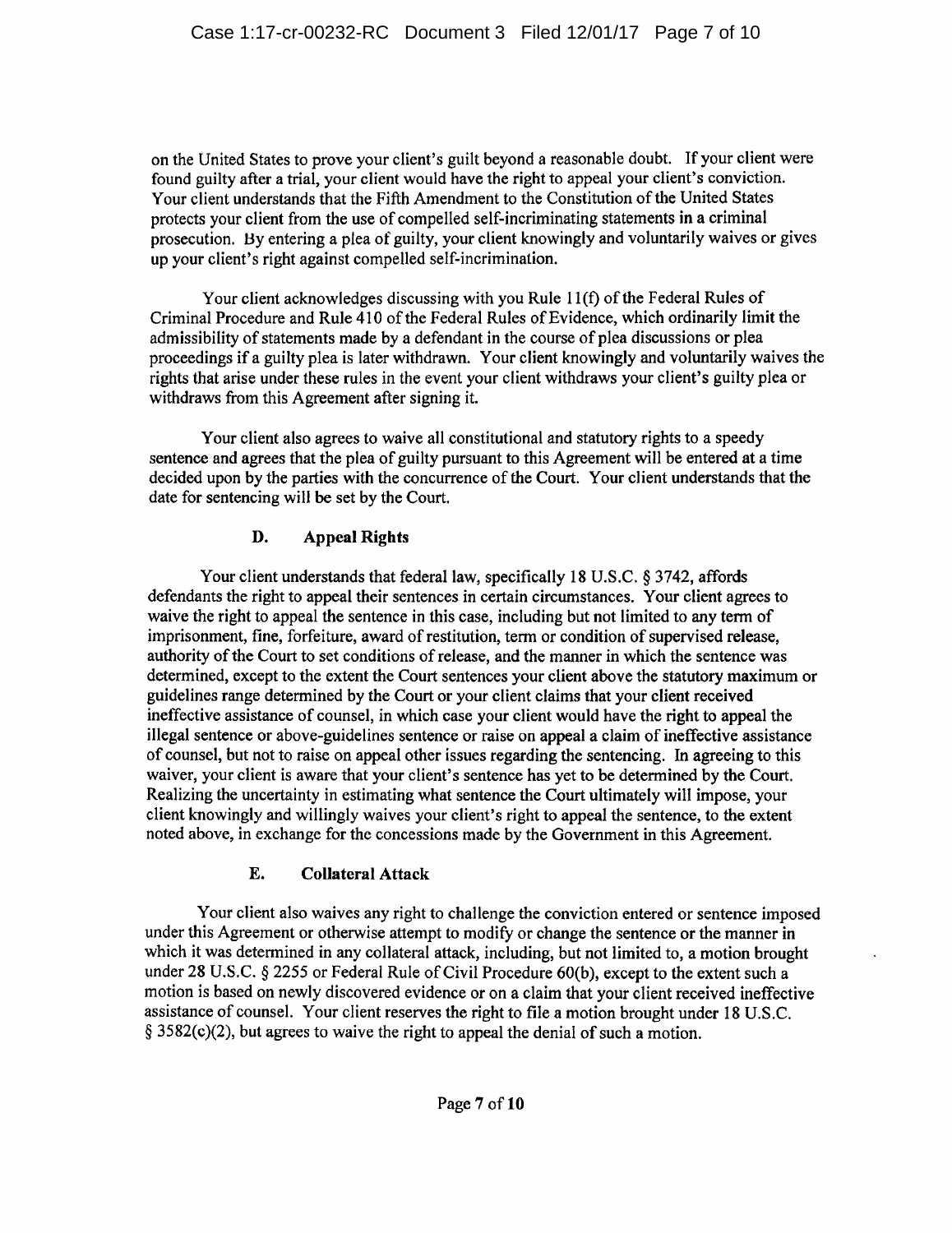### F. **Privacy Act and FOIA Rights**

Your client also agrees to waive all rights, whether asserted directly or by a representative, to request or receive from any department or agency of the United States any records pertaining to the investigation or prosecution of this case, including and without limitation any records that may be sought under the Freedom of Information Act, 5 U.S.C. § 552, or the Privacy Act, 5 U.S.C. § 552a, for the duration of the Special Counsel's investigation.

### **10. Restitution**

Your client understands that the Court has an obligation to determine whether, and in what amount, mandatory restitution applies in this case under 18 U.S.C. § 3663A. The Government and your client agree that mandatory restitution does not apply in this case.

# 11. **Breach of Agreement**

Your client understands and agrees that, if after entering this Agreement, your client fails specifically to perform or to fulfill completely each and every one of your client's obligations under this Agreement, or engages in any criminal activity prior to sentencing, your client will have breached this Agreement. In the event of such a breach: (a) the Government will be free from its obligations under this Agreement; (b) your client will not have the right to withdraw the guilty plea; (c) your client will be fully subject to criminal prosecution for any other crimes, including perjury and obstruction of justice; and (d) the Government will be free to use against your client, directly and indirectly, in any criminal or civil proceeding, all statements made by your client and any of the information or materials provided by your client, including such statements, information, and materials provided pursuant to this Agreement or during the course of any debriefings conducted *in* anticipation of, or after entry of, this Agreement, whether or not the debriefings were previously characterized as "off-the-record" debriefings, and including your client's statements made during proceedings before the Court pursuant to Rule 11 of the Federal Rules of Criminal Procedure.

Your client understands and agrees that the Government shall be required to prove a breach of this Agreement only by a preponderance of the evidence, except where such breach is based on a violation of federal, state, or local criminal law, which the Government need prove only by probable cause in order to establish a breach of this Agreement.

Nothing in this Agreement shall be construed to permit your client to commit perjury, to make false statements or declarations, to obstruct justice, or to protect your client from prosecution for any crimes not included within this Agreement or committed by your client after the execution of this Agreement. Your client understands and agrees that the Government reserves the right to prosecute your client for any such offenses. Your client further understands that any perjury, false statements or declarations, or obstruction of justice relating to your client's obligations under this Agreement shall constitute a breach of this Agreement. In the event of such a breach, your client will not be allowed to withdraw your client's guilty plea.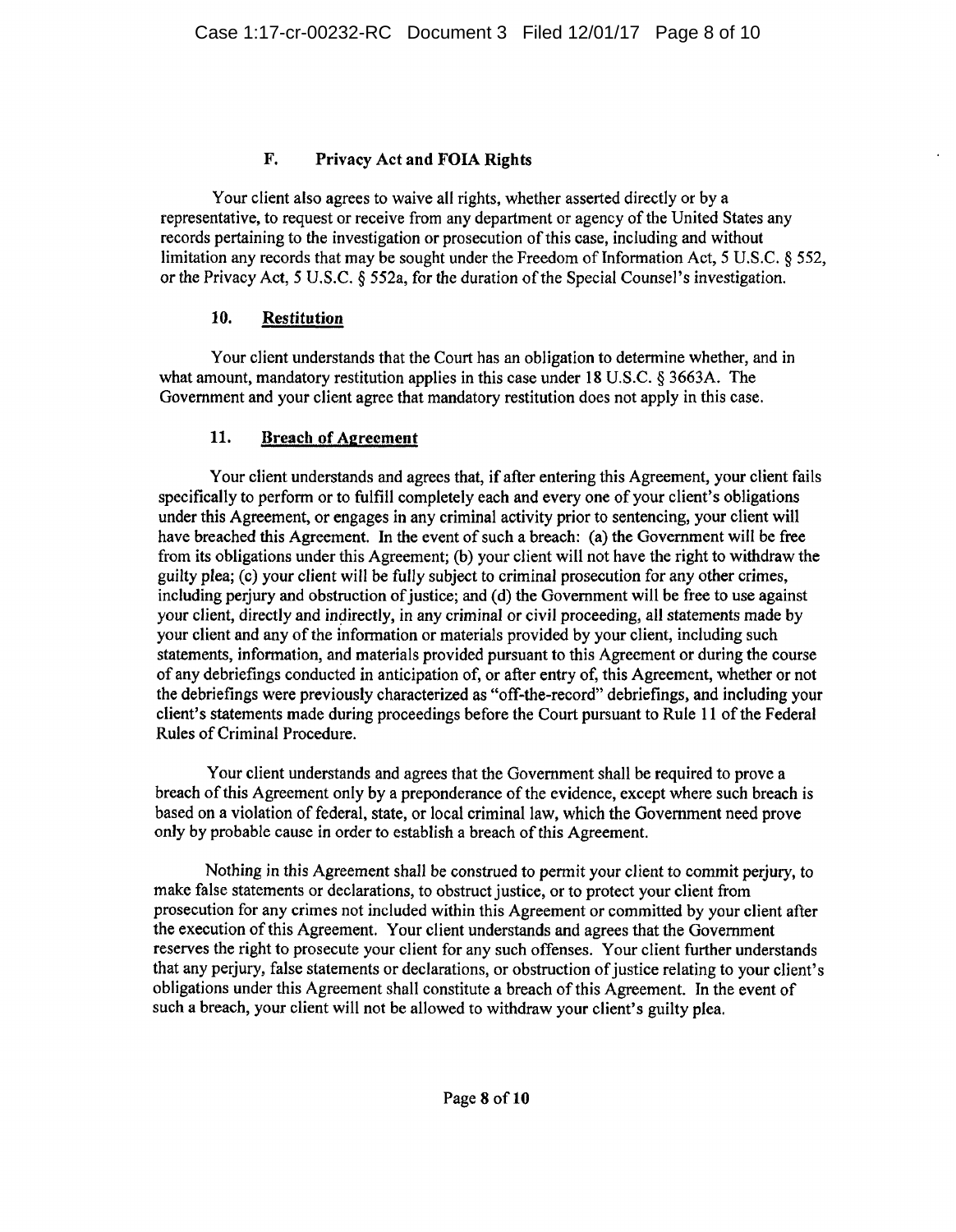#### **12. Government's Obligations**

The Government will bring to the Court's attention at the time of sentencing the nature and extent of your client's cooperation or lack of cooperation. The Government will evaluate the full nature and extent of your client's cooperation to determine whether your client has provided substantial assistance in the investigation or prosecution of another person who has committed an offense. If the Government determines that your client has provided such substantial assistance, this Office shall file a departure motion pursuant to Section 5Kl.1 of the Sentencing Guidelines, which would afford your client an opportunity to persuade the Court that your client should be sentenced to a lesser period of incarceration and/or fine than indicated by the Sentencing Guidelines. The determination of whether your client has provided substantial assistance warranting the filing of a motion pursuant to Section 5K 1.1 of the Sentencing Guidelines is within the sole discretion of the Government and is not reviewable by the Court. In the event your client should fail to perform specifically and fulfill completely each and every one of your client's obligations under this Agreement, the Government will be free from its obligations under this Agreement, and will have no obligation to present your client's case to the Departure Guideline Committee or file a departure motion pursuant to Section 5Kl.1 of the Sentencing Guidelines.

#### **13. Complete Agreement**

No agreements, promises, understandings, or representations have been made by the parties or their counsel other than those contained in writing herein, nor will any such agreements, promises, understandings, or representations be made unless committed to writing and signed by your client, defense counsel, and the Special Counsel's Office.

Your client further understands that this Agreement is binding only upon the Special Counsel's Office. This Agreement does not bind any other United States Attorney's Office, nor does it bind any other state, local, or federal prosecutor. It also does not bar or compromise any civil, tax, or administrative claim pending or that may be made against your client.

If the foregoing terms and conditions are satisfactory, your client may so indicate by signing this Agreement and the Statement of the Offense, and returning both to me no later than November 30, 2017.

Sincerely yours,

ROBERT S. MUELLER, III Special Counsel

special Counsel<br>By:  $\frac{1}{2}$   $\frac{1}{2}$   $\frac{1}{2}$ 

Brandon L. Van Grack Zainab N. Ahmad Senior Assistant Special Counsels The Special Counsel's Office

Page 9 of 10